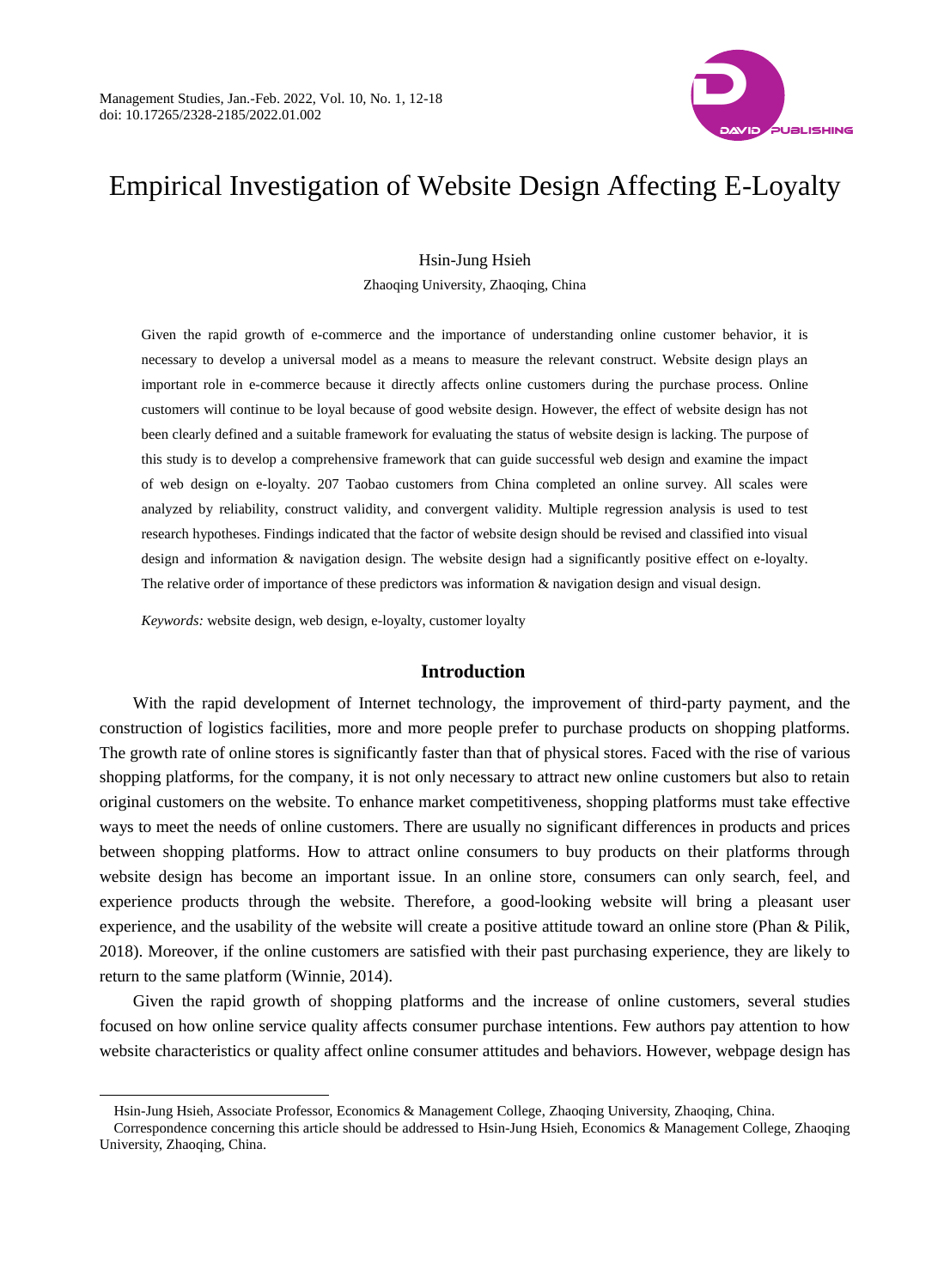a direct impact on the online purchase process. The characteristics of the website determine the perception of the customer for the online store (Fernandus & Legowo, 2020). Moreover, loyal customers determine the sustainability of a company; the purpose of this research is to examine the influence of website design on e-loyalty. This study aims to determine the primary factors in website design that affect online customer loyalty. Such a framework may benefit the research of website design and solve the dilemma of where the company should direct its online marketing strategy. In addition, the research results will help companies realize the importance of website design and effectively establish a clear and useful website structure.

## **Literature Review**

#### **Website Design**

In the traditional shopping environment, managers will manipulate the atmosphere and layout of the retail store to trigger purchase intentions. In the online shopping environment, websites reveal their characteristics to influence customer behavior (Wells, Parboteeah, & Valacich, 2011). A website is a set of webpages that can contain various types of information, including text, colors, graphics, sounds, videos, and animations. A well-designed website can help companies build trust and guide visitors to take action. Website design is a multi-dimensional construct and is divided into different categories by different scholars. Cyr, Kindra, and Dash (2008) conducted an empirical study and classified website design into three factors: visual design, information design, and navigation design.

Pleasing websites will attract more customers than other less attractive websites (Wang, Minor, & Wei, 2011). Visual design elements deal with the balance, emotional appeal, aesthetics, and unity of the overall appearance. It includes colors, photos, shapes, and font types on the website (Cry, 2008). Online consumers visit websites to find information, such as price information, product information, and promotional information. Therefore, websites can attract, retain, and stimulate online consumers by providing valuable information (Gao, 2013). Moreover, good website navigation allows consumers to access appropriate and unlimited information more easily and quickly and has a positive impact on online purchase intentions. This is because if there is not enough navigation, online consumers may feel confused, lost, and unwilling to return to the site again (Winnie, 2014).

#### **E-Loyalty**

The theoretical basis of electronic loyalty (e-loyalty) is similar to traditional loyalty. The concept of e-loyalty extends the traditional definition of the concept of brand loyalty. E-loyalty is the favorable impression of consumers towards online sellers, which leads to repeated purchases (Lin & Wang, 2006). Online consumers with loyalty will not only buy products from e-retailers, but they will also help attract new customers through positive word of mouth (Li, Aham-Anyanwu, Tevrizci, & Luo, 2015). Chang and Wang (2011) categorized online loyalty into two dimensions: attitudinal loyalty and behavioral loyalty. Attitudinal loyalty means that consumers love a particular brand in their hearts, while behavioral loyalty means that consumers are ready to take action to purchase again (Watson IV, Beck, Henderson, & Palmatier, 2015). Dharmesti and Nugroho (2013) measured e-loyalty from two dimensions: online repurchase intention and word-of-mouth communication.

### **Methods and Data Collection**

This study integrated different terms used by various authors in describing the website design, considered the online shopping platform that the researcher wants to study, and then categorized the website design as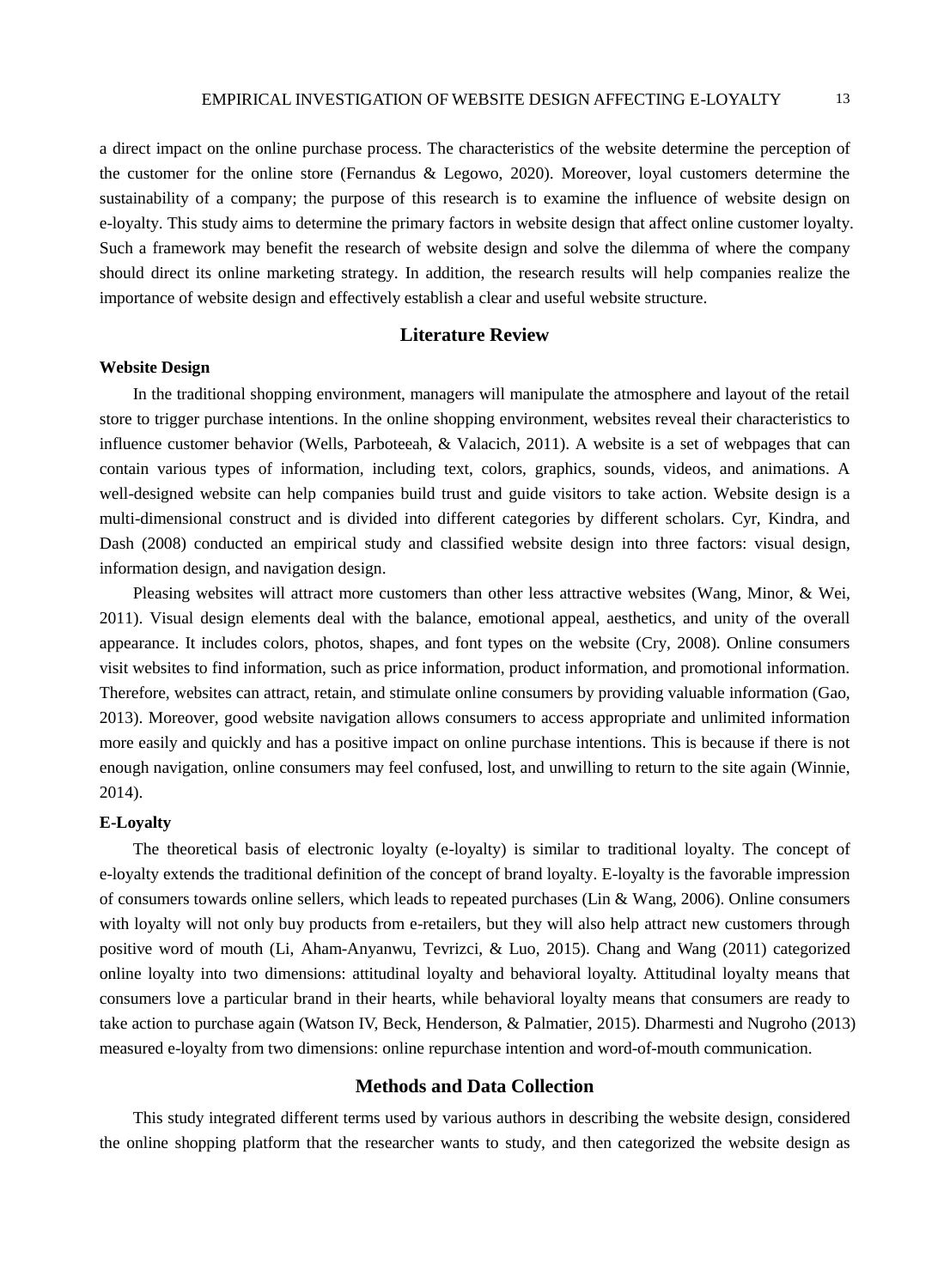visual design, information design, and navigation design. This study hypothesizes there is a significant explanatory relationship between website design (visual design, information design, and navigation design) and e-loyalty. So far, there have been few studies on website design and online customers.



*Figure 1.* Hypothesized model.

In this study, a randomly selected sample of customers from Taobao in China was used to test the hypothesis. The data is collected using online surveys. These respondents must have shopped on Taobao. This resulted in a total of 207 valid responses used in the data analysis procedures. Three parts, self-report surveys are used to collect data. The website design used 13 items for measurement, and then the e-loyalty used four items. Respondents were asked to give their answer to each item measured by the five-point semantic difference scale, anchored as  $1 =$  "strongly disagree" and  $5 =$  "strongly agree". A higher average score indicates strong agreement with the item, while a lower average score indicates strong disagreement. Personal information used four items and used checklists format for evaluation. In this study, exploratory factor analysis was conducted on the scale to further establish its structural validity. The coefficient alpha of the scale was used as an estimate of internal consistency reliability. Descriptive statistical analysis was used for all items. Finally, the correlational research design of multiple regression statistics was used to test the hypothesis.

## **Results**

#### **Validity and Reliability**

Principal components analyses using varimax rotation were conducted to test the emergence of each factor. The number of factors actually extracted was determined by the number of items with eigenvalues greater than one. For missing values, cases were excluded listwise. The value of the KMO test should be above 0.7 and Bartlett's sphericity test should be less than 0.05. Factor loadings less than 0.4 were suppressed and all items loaded onto a factor at 0.4 or greater. Eigenvalues indicated the items of website design extracted two factors with 58.010% variance explained. The items of e-loyalty extracted one factor with 68.326% variance explained. Therefore, the researcher combined the "information design" and "navigation design", and named "information & navigation design". The reliability of the website design and e-loyalty scales were expressed by Cronbach's coefficient alpha. The coefficient alpha values exceeded the minimum standard of 0.7, providing good estimates of internal consistency reliability. Table 1 shows that all factors reached an acceptable level of validity and reliability.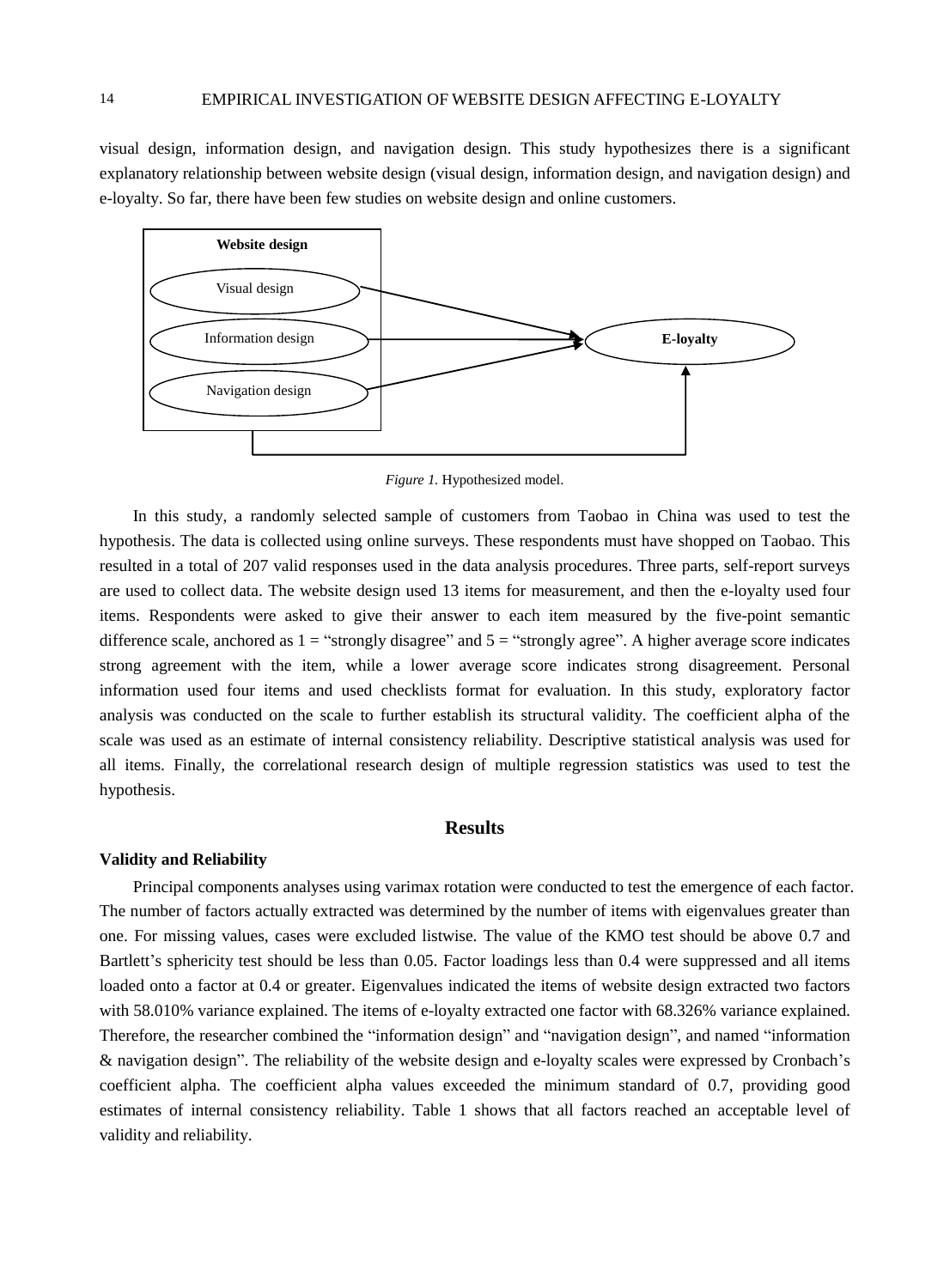Table 1

| <b>Factor Loadings and Reliability</b> |  |  |  |  |
|----------------------------------------|--|--|--|--|
|----------------------------------------|--|--|--|--|

| Construct and items                                            | Loading for Factor 1 | Loading for Factor 2 |  |
|----------------------------------------------------------------|----------------------|----------------------|--|
| Website design (KMO = $0.913$ , Bartlett's sig. = $0.000$ )    |                      |                      |  |
| Visual design (Cronbach's $\alpha$ = 0.895)                    |                      |                      |  |
| Taobao's page is simple and clear.                             | 0.795                | 0.179                |  |
| Taobao's color matching is appropriate.                        | 0.830                | 0.183                |  |
| Taobao's font is appropriate.                                  | 0.711                | 0.364                |  |
| Taobao's layout is reasonable.                                 | 0.841                | 0.137                |  |
| Taobao looks attractive.                                       | 0.608                | 0.264                |  |
| Information & navigation design (Cronbach's $\alpha = 0.864$ ) |                      |                      |  |
| Taobao's information is accurate.                              | 0.396                | 0.657                |  |
| Taobao's information is up to date.                            | 0.312                | 0.649                |  |
| Taobao's information is complete.                              | 0.309                | 0.656                |  |
| Taobao's information is useful.                                | 0.485                | 0.496                |  |
| Taobao is easy to navigate.                                    | 0.519                | 0.549                |  |
| Taobao's navigation is useful.                                 | 0.175                | 0.733                |  |
| Taobao's hyperlinks are all accessible.                        | 0.013                | 0.770                |  |
| Taobao can guide me to find what I'm looking for.              | 0.235                | 0.670                |  |
| E-loyalty (KMO = $0.794$ , Bartlett's sig. = $0.000$ )         |                      |                      |  |
| E-loyalty (Cronbach's $\alpha = 0.838$ )                       |                      |                      |  |
| I will visit Taobao again.                                     | 0.843                |                      |  |
| I will purchase from Taobao in the future.                     | 0.893                |                      |  |
| I will purchase from Taobao frequently.                        | 0.796                |                      |  |
| I will recommend Taobao to others.                             | 0.769                |                      |  |

Convergent validity was established among all scales using Pearson r correlation coefficients. The correlations between scales ranged from 0.511 to 0.639 ( $p < 0.01$ ), providing support for convergent validity of the scales. Table 2 presents the correlation matrix between the scales.

# Table 2

## *Pearson r Inter Correlations*

|                                 | Visual design | Information $\&$ navigation design | E-loyalty |
|---------------------------------|---------------|------------------------------------|-----------|
| Visual design                   |               | $0.639**$                          | $0.511**$ |
| Information & navigation design |               |                                    | $0.623**$ |

*Note.* \*\*  $p \le 0.01$ .

### **Descriptive Analysis**

The four-item respondents profile provided information about the background of each sampled customer. The final data-producing sample consisted of 207 Taobao online customers who completed the survey. Table 3 presents the frequency distribution of gender, age group, educational background, and tier city.

#### Table 3

| Descriptive Analysis of Respondent Profile |  |  |
|--------------------------------------------|--|--|
|                                            |  |  |

| Items  | Frequency | Valid percentage |
|--------|-----------|------------------|
| Gender |           |                  |
| male   | 101       | 48.79%           |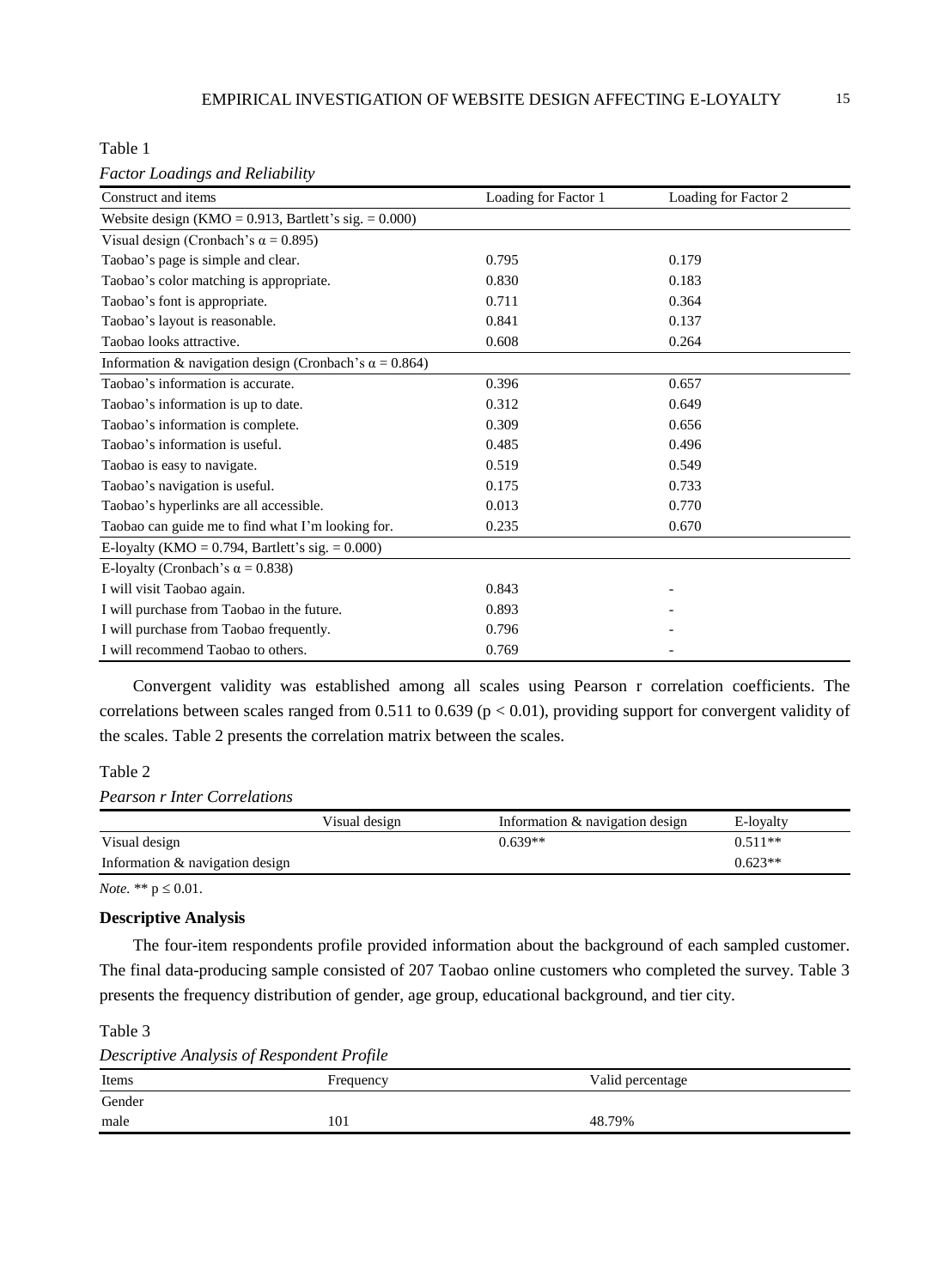| Table 5 to be committed   |     |        |
|---------------------------|-----|--------|
| female                    | 106 | 51.21% |
| Age group                 |     |        |
| 19 years old and below    | 33  | 15.94% |
| 20-29 years old           | 108 | 52.17% |
| 30-39 years old           | 41  | 19.81% |
| 40 years old and above    | 25  | 12.08% |
| Educational background    |     |        |
| High school and below     | 93  | 44.93% |
| College and undergraduate | 106 | 51.21% |
| Master and Ph.D.          | 8   | 3.86%  |
| Tier city                 |     |        |
| First-tier city           | 62  | 29.95% |
| Second-tier city          | 52  | 25.12% |
| Third-tier city and below | 93  | 44.93% |

Table 3 to be continued

*Note.* N = 207.

Table 4 presents the results of an analysis of the descriptive statistics for items of website design and e-loyalty.

# Table 4

## *Descriptive Analysis of All Items*

| Construct and items                               | Mean | Standard deviation |
|---------------------------------------------------|------|--------------------|
| Website design                                    | 3.70 | 0.520              |
| Visual design                                     | 3.59 | 0.647              |
| Taobao's page is simple and clear.                | 3.61 | 0.816              |
| Taobao's color matching is appropriate.           | 3.71 | 0.779              |
| Taobao's font is appropriate.                     | 3.56 | 0.810              |
| Taobao's layout is reasonable.                    | 3.52 | 0.841              |
| Taobao looks attractive.                          | 3.55 | 0.798              |
| Information & navigation design                   | 3.78 | 0.527              |
| Taobao's information is accurate.                 | 3.52 | 0.716              |
| Taobao's information is up to date.               | 3.94 | 0.757              |
| Taobao's information is complete.                 | 3.96 | 0.757              |
| Taobao's information is useful.                   | 3.45 | 0.752              |
| Taobao is easy to navigate.                       | 3.87 | 0.804              |
| Taobao's navigation is useful.                    | 3.92 | 0.666              |
| Taobao's hyperlinks are all accessible.           | 3.80 | 0.674              |
| Taobao can guide me to find what I'm looking for. | 3.77 | 0.742              |
| E-loyalty                                         | 3.89 | 0.656              |
| I will visit Taobao again.                        | 4.02 | 0.757              |
| I will purchase from Taobao in the future.        | 3.93 | 0.721              |
| I will purchase from Taobao frequently.           | 3.87 | 0.867              |
| I will recommend Taobao to others.                | 3.75 | 0.845              |

## **Multiple Regression Analysis**

Multiple regression analysis was used to measure the influences of visual design and information & navigation design together on e-loyalty. As shown in Table 5, the F value (70.741) for the regression model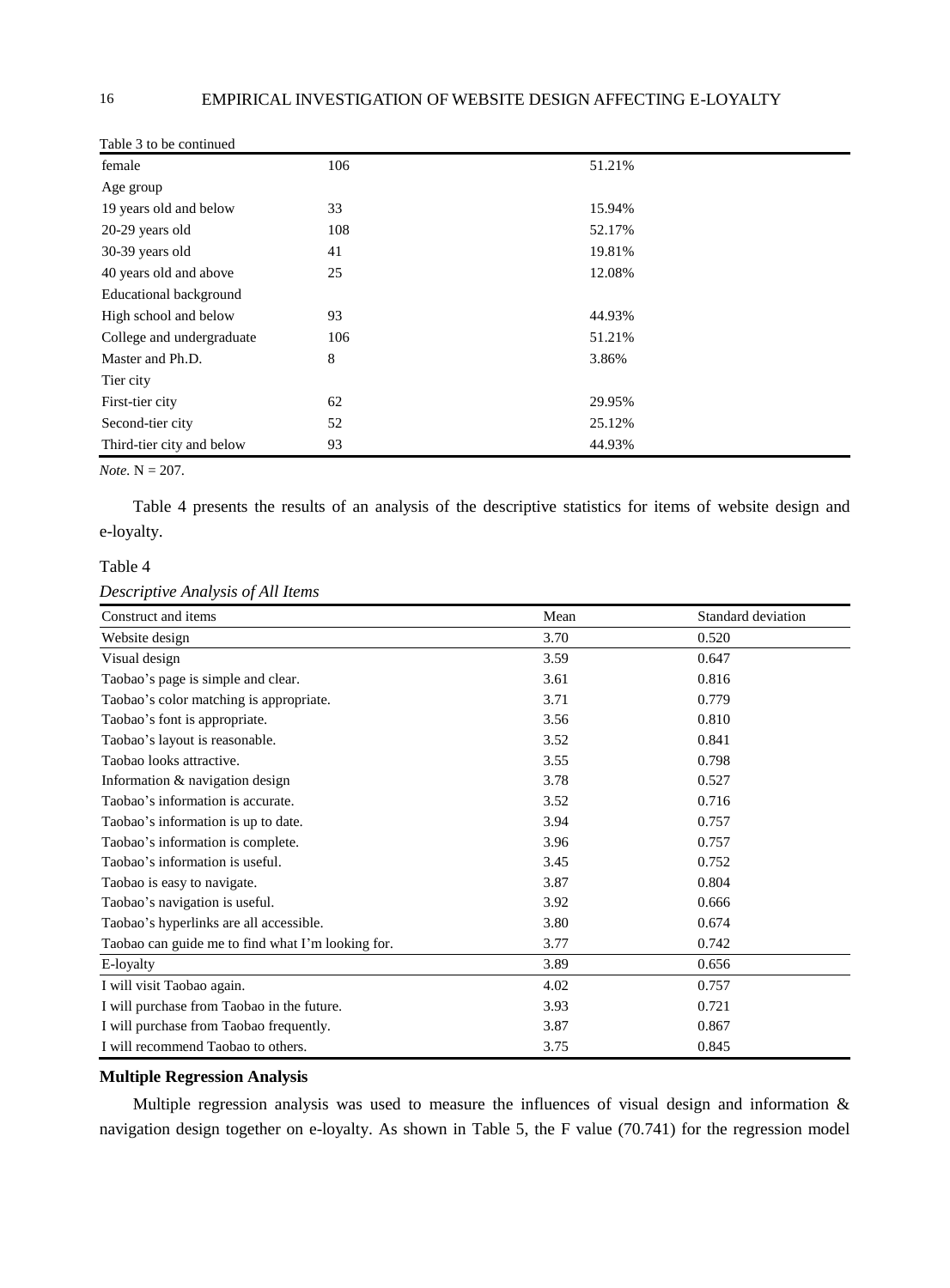analyzing the two website design dimensions and e-loyalty was significant ( $p = 0.000$ ) for an explanatory relationship. The adjusted  $R^2$  indicated that the visual design and information & navigation design as a whole explained 40.4% (0.404) of the variance in e-loyalty. To analyze the individual predictors, the t-statistic, which is the regression coefficient divided by the Standard Error (SE), was utilized and found to be significant for the two dimensions of visual design (t = 2.736, p = 0.007) and information & navigation design (t = 7.155, p = 0.000). In terms of the relative importance of these predictors, based on the values of the  $\beta$  coefficients, the order of importance was information & navigation design ( $\beta = 0.500$ ) and visual design ( $\beta = 0.191$ ). In summary, the overall model was significant in supporting the hypothesis.

Table 5 *Summarized Multiple Regression Analysis*

| Variable                        |       | SЕ    |       |       |       |
|---------------------------------|-------|-------|-------|-------|-------|
| (Constant)                      | 0.843 | 0.259 |       | 3.248 | 0.001 |
| Visual design                   | 0.194 | 0.071 | 0.191 | 2.736 | 0.007 |
| Information & navigation design | 0.624 | 0.087 | 0.500 | 7.155 | 0.000 |

*Note.* Dependent variable: E-loyalty.

# **Conclusions**

#### **Findings**

The researcher combined information design and navigation design into one factor through validity and reliability analysis. Web designers also often combine the concepts of information architecture and navigation design. Therefore, website design was divided into visual design and information & navigation design. The study found that there was a significant explanatory relationship between website design and e-loyalty. The finding was consistent with other research, even online customers. In terms of the relative importance of the two values, the order of importance was information & navigation design, followed by the visual design. The dimension with the highest rated score was e-loyalty, followed by information & navigation design, and visual design. The visual design item with the lowest average score is "Taobao's layout is reasonable". The highest average score is "Taobao's color matching is appropriate". The information & navigation design with the lowest average score was "Taobao's information is useful", followed by "Taobao's information is accurate". The item with the highest average score was "Taobao's information is complete". The item of e-loyalty with the lowest average score was "I will recommend Taobao to others". The item with the highest mean score was "I will visit Taobao again". Taobao has slightly more female customers than men. 20-29-year-olds (52.17%) represent the largest Taobao customers, followed closely by the 30-39-year-old (19.81%) age group. 51.21% of Taobao's customers have a college and undergraduate education. Taobao's customers account for a relatively high proportion of third-tier cities and below (44.93%).

#### **Discussions**

This research helps managers to more deeply define the key factors of their website design and increase customer e-loyalty. Some examples from this research are presented:

1. To enhance e-loyalty, managers could place greater emphasis on improving the information & navigation design. Taobao should ask sellers to provide more useful and corrected information to customers. After all, consumers cannot see the product directly or ask detailed questions about the product. Detailed and